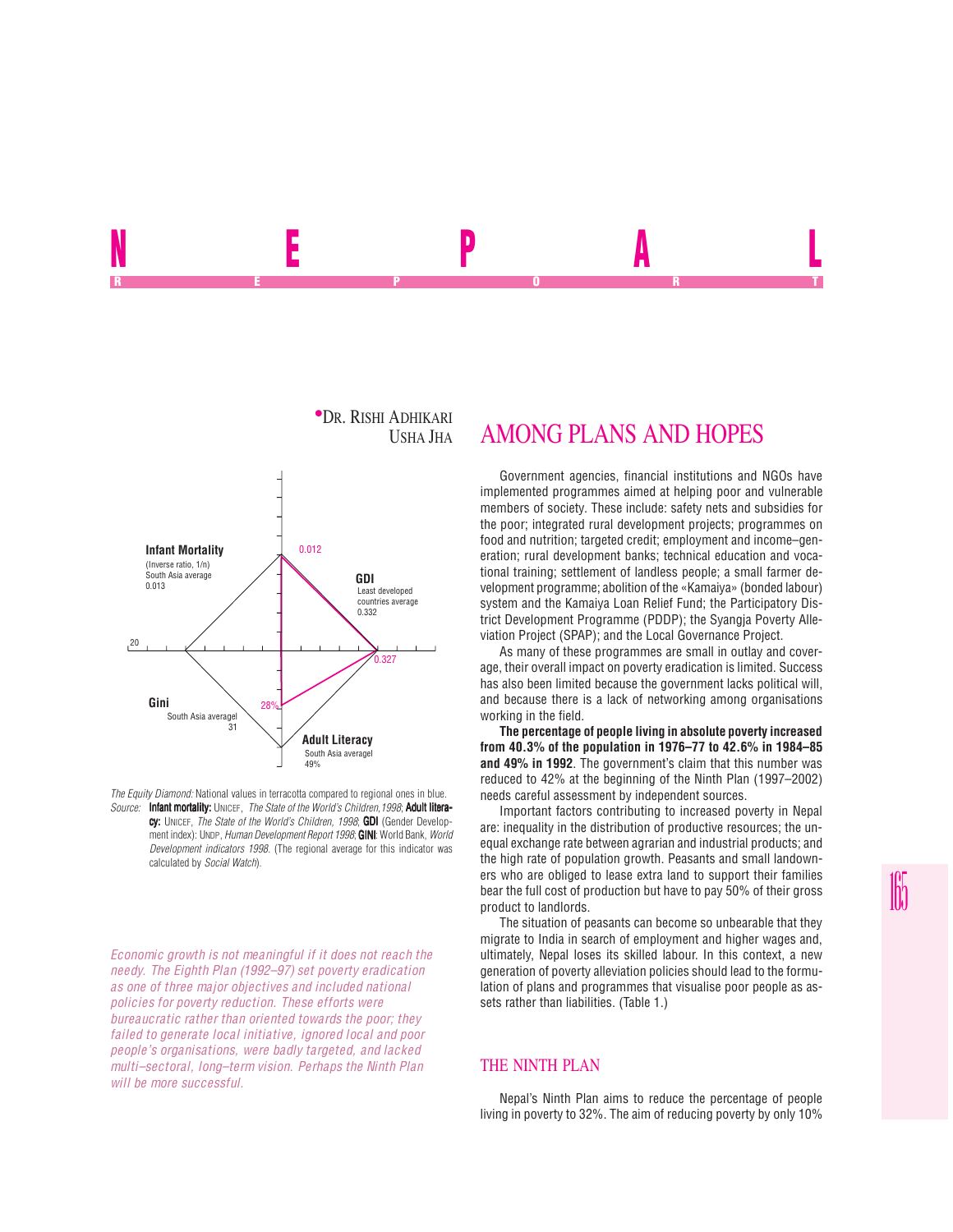#### TABLE 1.

| Population below poverty line (%) |       |      |         |
|-----------------------------------|-------|------|---------|
| Regional description              | Total | Poor | Poorest |
| Geographical                      |       |      |         |
| Himal                             | 56    | 29.3 | 26.7    |
| Hills                             | 41    | 21.3 | 19.7    |
| Terai                             | 42    | 28.7 | 13.3    |
| Village & town                    |       |      |         |
| Town                              | 23    | 13.2 | 9.8     |
| Village                           | 44    | 26.4 | 17.6    |
| National average                  | 42    | 24.9 | 17.1    |

Source: Ninth Plan 1997–2002

(from 42%) seems inadequate, but in Nepal's context, developing a process for alleviating poverty is an important first step as it will enable the country to move forward on a defined track. The New Rural Development Infrastructure with the participation of people at the grassroots level should provide a long–term model for poverty alleviation.

#### TABLE 2.

| Ninth plan for poverty eradication                            |                |                |  |
|---------------------------------------------------------------|----------------|----------------|--|
| <b>Particulars</b>                                            | 1997-98        | <b>Target</b>  |  |
| 1. Reduction of poverty (%)                                   | 42             | 32.5           |  |
| 2. Adult literacy (%)                                         | 40             | 70             |  |
| 3. Life expectancy<br>male<br>female                          | 55.9<br>53.4   | 60<br>59       |  |
| 4. Infant mortality *                                         | 79             | 50             |  |
| 5. Under 5 child mortality *                                  | 118            | 70             |  |
| 6. Maternal mortality **                                      | 539            | 400            |  |
| 7. Total fertility                                            | 4.6            | 4.1            |  |
| 8 Gross enrollment<br>Primary<br>Lower secondary<br>Secondary | 70<br>45<br>36 | 90<br>55<br>45 |  |

per 1,000 live births

per 100,000 live births

Nepal's Ninth Plan aims to: raise the living standard of people living in poverty; introduce special programmes for people having no source of income and production; strengthen socially and financially people who are deprived, isolated and weak; develop physical, social and financial infrastructures in remote areas.

Unemployment and high under–employment in Nepal results from the imbalance between low–income growth and high population growth, which has caused the labour force to grow beyond the absorptive capacity of the labour market.

Female unemployment is nine per cent in urban areas and 3.2% in rural areas. For men, unemployment is 7.7% and 2.2% respectively. **The magnitude of under–employment is appalling.** The proportion of households that are under–employed by net work– days is estimated at 46.4% for urban and 33.3% for rural Nepal. Similarly, the under–employment rate in the country for men and women is estimated at 41.8% and 51.1% respectively. In urban Nepal, an estimated 23.8% of men and 46.6% of women are under–employed.

In 1993, about 650 thousand people were unemployed and one million were under–employed, raising the number of job seekers to 1.65 million (19.3% of the total labour force). Since an estimated 200 thousand people enter the labour market each year, today's number of job seekers in Nepal is estimated to be 2.65 million.

The Eighth Plan aimed to reduce unemployment and under– employment by maximum utilisation of human labour in development activities. The plan emphasised the need to create productive employment opportunities for 200 thousand new job seekers each year, and the need for one million additional jobs for the under–employed. The plan aimed to create 1,449,000 jobs in various sectors. While it has made some progress, it is very slow and has not made any positive impact so far.

The most important factors for employment expansion are: planning, design and implementation; market–oriented educational, vocational and skill development programmes; allocation of more resources to employment expansion; establishment of a strong and capable secretariat for the Employment Promotion Commission, which is chaired by the prime minister.

The Ninth Plan envisages generation and expansion of employment opportunities to unemployed and under–employed people. It aims to increase opportunities for productive employment in the different economic sectors for the economic and social development of the country.

## SOCIAL INTEGRATION

The strength of Nepal lies in the commitment and capacity to nourish those elements that constitute the very basis of the Nepali society. **Ethnic, religious and cultural pluralism seems to be the most sensitive aspect of national social integration**.

An integrated society seeks unity not only in protection and respect for its culture, religion and ethnic diversity in which children, women, aged and disabled persons find greater security and care. It also seeks unity through achievement of equitable socio– economic development with partnership among various segments of its population. **Social classification and segregation are widespread in rural Nepal, particularly among Hindus. Although segregation on the basis of caste has been declared illegal, so– called low caste people are still marginalised.**